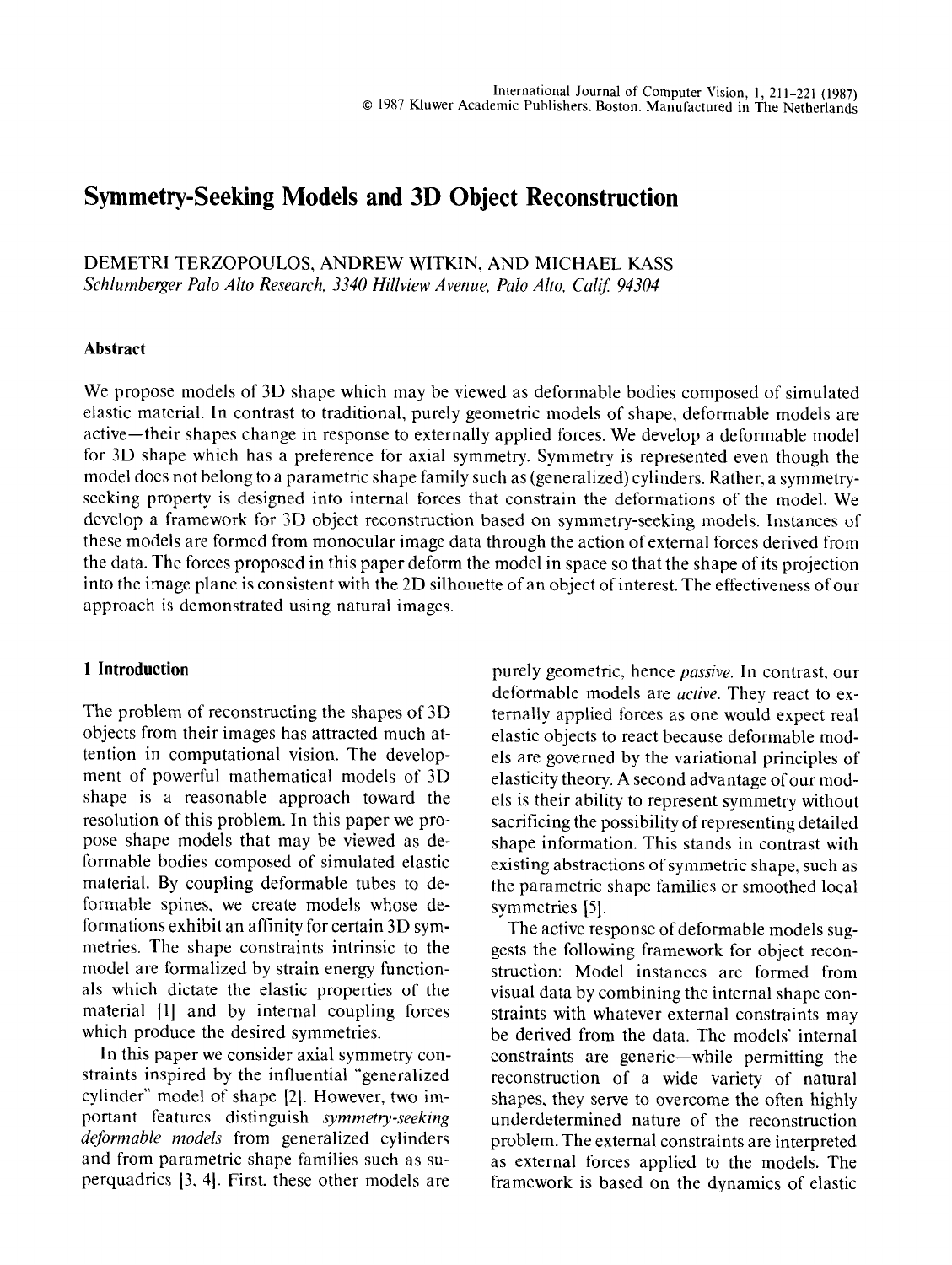bodies and reconstruction algorithms can be obtained in a principled way by applying standard numerical solution techniques.

The symmetry-seeking model developed in this paper may be described informally as follows: Imagine a deformable sheet made of elastic material (a membrane-thin-plate hybrid). Take this sheet and roll it to form a tube. Next, pass through the tube a deformable wire spine made of similar material. At regularly spaced points along the spine, couple it to the tube with radially projecting (Hookean) spring forces so as to maintain the spine in more or less axial position within the tube. Include additional forces that coerce the tube into a quasi-symmetric shape around the spine. Finally, provide extra control over shape by introducing expansion/compression forces radiating from the spine. The rigidities of the spine and the tube can be controlled independently, and their natural rest metrics and curvatures can be either prescribed or modified dynamically. If the circumferential metric of the tube is set to zero, for instance, the tube will tend to contract around the spine, unless the other forces prevail. The model will shorten or lengthen as the longitudinal metrics of the tube and spine are modified. In short, a variety of interesting behavior (including visco-elasticity) can be obtained by adjusting the control variables designed into the model.

In this paper, the forces applied to the symmetry-seeking model are derived from monocular images. The applied forces deform a model in 3-space so that its projection into the image plane is consistent with the 2D silhouette of an object of interest. The model reconstructs 3D shapes by achieving a stable equilibrium between the externally applied forces and the internal stresses due to the model's deformation constraints. A user can guide the reconstruction process (e.g., push the model into a desired equilibrium) by applying additional forces on the model though interactive pointing devices, or by dynamically adjusting the model's material properties or the strengths of its symmetries.

Because we consider here the restricted case of computing 3D models of objects from a single monocular image, we tacitly assume that a viewpoint has been chosen wherefrom all significant object features are visible, and that the axis of the

object is not severely inclined away from the image plane. To simplify the extraction of silhouette information in the image-based force field computations, we consider images of objects with relatively subdued surface texture placed before a contrasting background. The particular image force field that we have chosen to experiment with is obtained by computing the image-intensity gradient. This is an admittedly simple force field, but our approach readily extends to any type of image forces, including those that are based on sophisticated image analysis.

Figure 1 illustrates the reconstruction of a crook-necked squash from its image. After the





*Fig. 1.* Reconstruction of a 3D symmetry-seeking model. (a) Squash image. (b) User initialized spine, shown in black. (c) Initial tube. (d) Reconstructed model, displayed as wireframes projected into the image.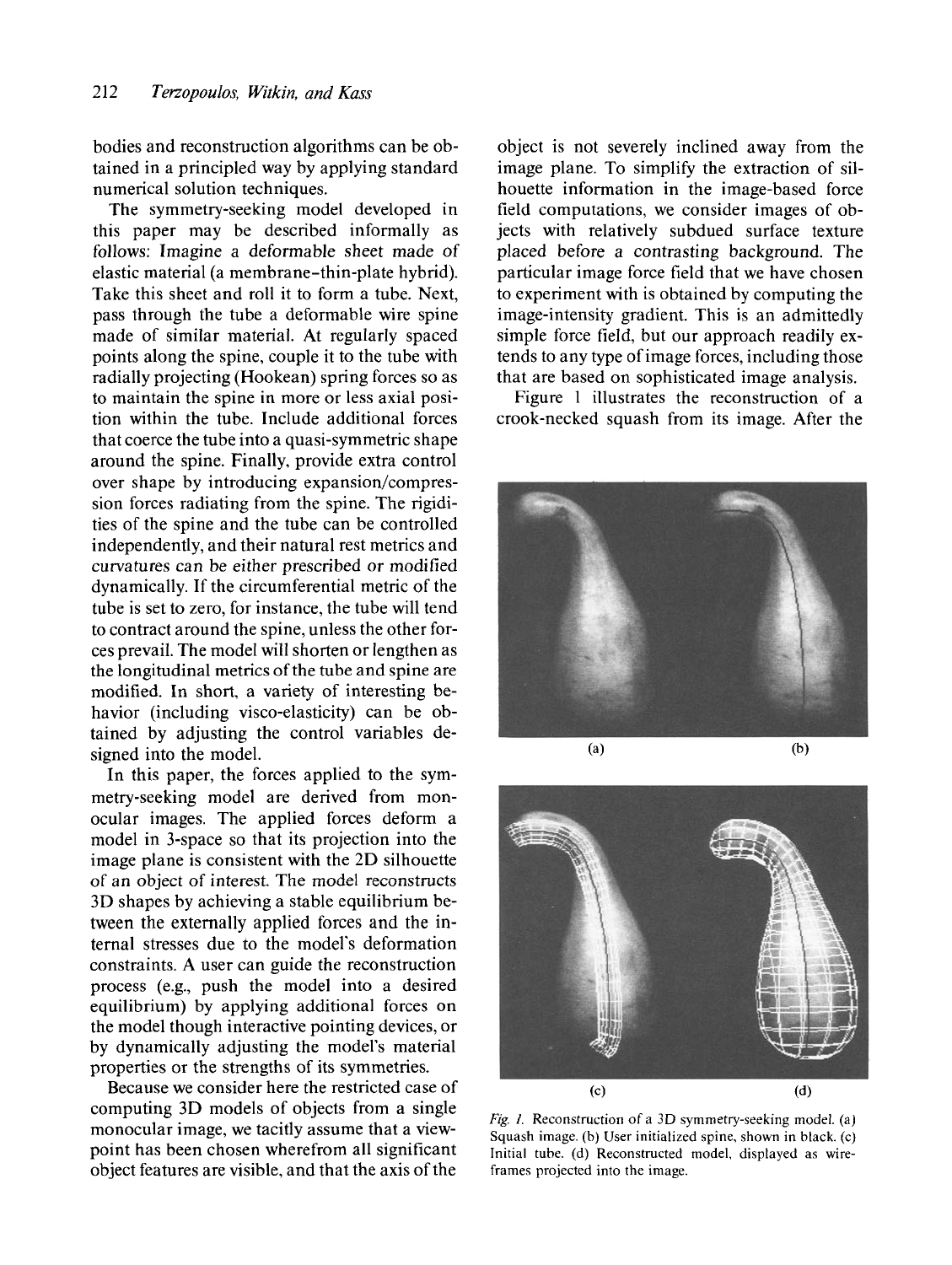user initializes the spine's projection in the image plane somewhere near the true axis of the object, the tube begins to inflate due to the internal expansion forces. As the model deforms, its configuration in space is dynamically projected onto the image plane where its boundaries are subject to image-based forces; specifically, they are attracted by and lock onto significant imageintensity gradients. Complementary computer vision and computer graphics operations are applied in synchrony during reconstruction [6]; (inverse) visual processing constrains and guides model formation, while (direct) graphical processing is responsible for the application of external forces and for providing the user with visual feedback.

In section 2 we compare our models to some common geometric models that have been employed for object representation. In section 3 we define the elastic curve and surface components of our model and give their strain energies of deformation. Section 4 defines the internal forces that couple these components together into the system of dynamic equations governing the symmetry-seeking model. In section 5 we formulate the image potential functions associated with the object reconstruction problem. In section 6 we present further results, including an example involving occluded objects. Finally, section 7 proposes extensions to our models and to our object reconstruction framework.

# **2 Comparison with Existing Shape Models**

The symmetry-seeking model of 3D shape developed in this paper draws upon elastically deformable surface models for visual surface reconstruction [1, 7] and upon the idea of generalized cylinders first proposed by Binford [2], then implemented and further developed in several subsequent papers [8-14]. The generalized cylinder model is an intuitively appealing abstraction of elongated shapes exhibiting axial symmetry. The representation of symmetric shape has a long history in computer vision and continues to attract much interest [15-19].

Our model captures axial symmetry much like the generalized cylinder. However, we take seriously the fact that many objects of interest possess only approximate symmetries. A major difference between our deformable model and generalized cylinders is that, while generalized cylinders *impose* symmetry constraints on objects they represent--inevitably with some loss of detailed shape information-our model expresses *preference* for certain symmetries through its internal forces, but it is not limited to shapes that possess these symmetries exactly.

The broad representational power of deformable models results by virtue of their *distributed*  nature; every material point potentially contributes three spatial degrees of freedom. These degrees of freedom are mutually constrained, as tightly or as loosely as is desired, by the elastic strains internal to the model. As the internal forces are strengthened, the symmetry-seeking model will tend to impose the exact symmetries of a generalized cylinder. Conversely, by sufficiently weakening the internal forces, the model becomes capable of representing highly irregular objects including, in principle, quasi-symmetric objects with fractal-like surface structure. This assumes, of course, that sufficient constraint is maintained so that the reconstruction problem remains well-conditioned for the image data under consideration. Shape representations capable of applying constraint in this controllable manner are attractive for reconstruction and recognition; an early example is the springtemplate-shape model proposed by Fischler and Elschlager [20].

The geometric coverage of deformable models can be significantly broader than the *lumped*parameter families of shapes such as the superquadric models developed for computer graphics by Barr [3] and later advocated for use in computer vision by Pentland [4]. These lumpedparameter models are capable of accurately representing only a restricted class of objects because they "wire into the parameterization" a relatively small family of shapes, rather than place generic constraints on shape as do our deformable models. Lumped-parameter models cannot immediately accommodate most objects of interest, so objects must be hierarchically subdivided into compatible primitives that may then need to undergo shape transformations [21]. Reliably automating the subdivision and subsequent parameter-fitting steps remains a complex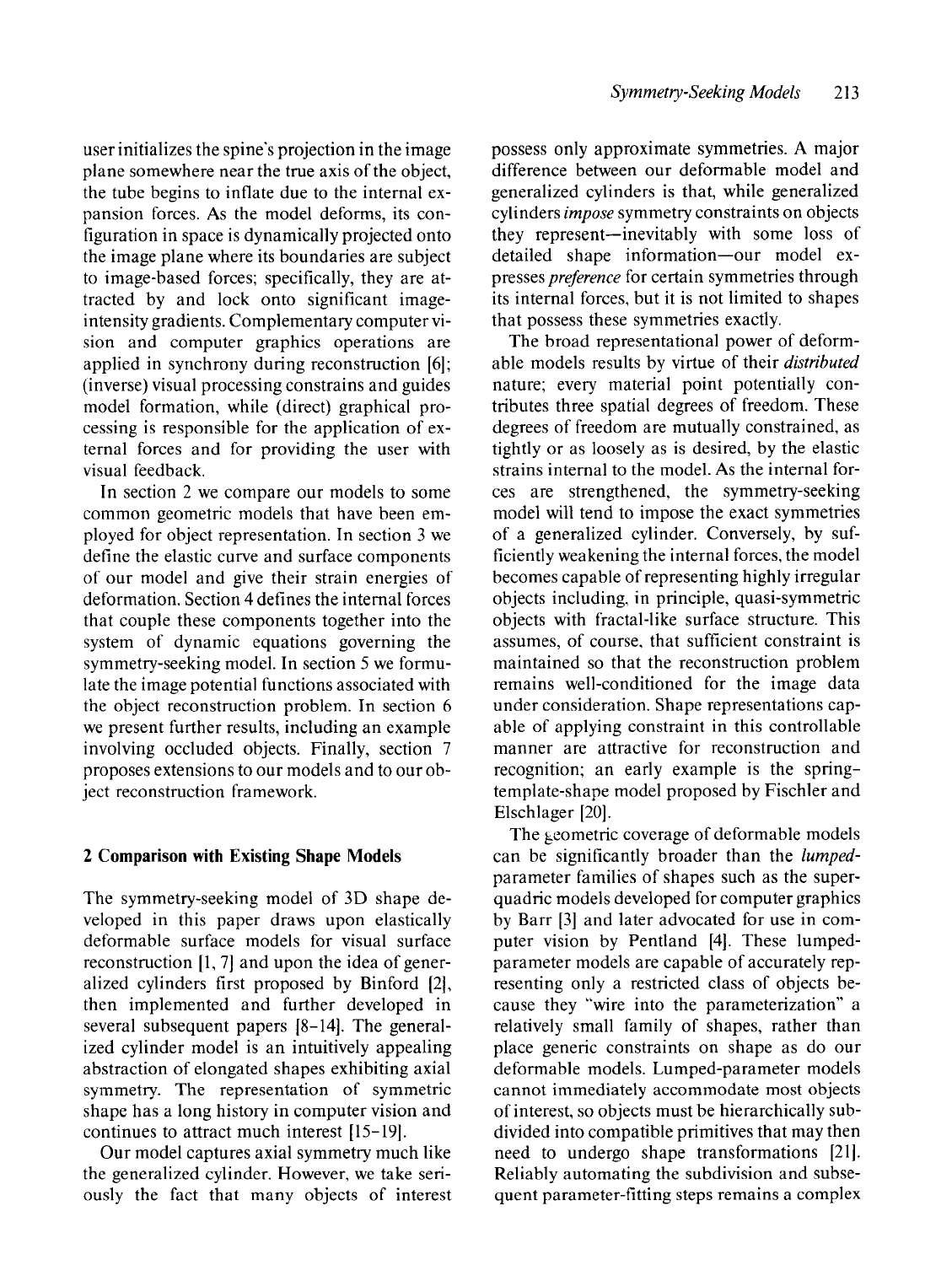and very open problem, especially when attempting to represent natural shapes for the purposes of vision 112, 22].

#### **3 Deformable Curves and Surfaces**

Let  $\mathbf{x} = (x_1, \ldots, x_p)$  be a point in a *p*-variate material coordinate system, and let  $(X, Y, Z)$  be a point in Euclidean 3-space. A 3D deformable model is given by the image of the unit  $p$ -cube in coordinate space  $[0, 1]^p$  under the mapping  $v(x) =$  $(v_1(x), v_2(x), v_3(x))$ . We assume v to be a regular mapping in the sense that the vectors  $\mathbf{a}_{\alpha} = \partial \mathbf{v}/\partial x_{\alpha}$ for  $\alpha = 1, \ldots, p$  are linearly independent for all points  $x \in [0, 1]^p$ .

A deformable space curve is a mapping from a univariate material coordinate space to Euclidian 3-space, while a deformable surface is a mapping from a bivariate coordinate space to 3 space. In either case, the mapping v determines the configuration of the deformable model in 3 space. For instance, v may represent a displacement away from a prescribed rest configuration. In this paper, however, it represents the 3-space positions of material points in the model; i.e.,

$$
v_1(\mathbf{x}) = X(\mathbf{x})
$$

 $v_2(x) = Y(x)$  (1)

$$
v_3(\mathbf{x}) = Z(\mathbf{x})
$$

The deformable material is characterized by a functional  $\mathscr{E}(v(x))$  which associates a non-negative strain energy with any admissible mapping. In our deformable models,  $\mathscr E$  is a *p*-variate instance of the controlled-continuity spline functionals defined in [7].

According to continuum mechanics, the nonrigid motion of a massless deformable body in a viscous ambient medium, in response to a net externally applied force  $f[v(x)]$ , is dictated by the first-order dynamic equation

$$
\gamma \frac{\partial v(\mathbf{x})}{\partial t} + \frac{\delta \mathscr{E}[v(\mathbf{x})]}{\delta v} = \mathbf{f}[v(\mathbf{x})]
$$
 (2)

where  $\gamma$  is the dissipation factor of the medium [23]. The second term on the left-hand side of the equation is the variational derivative of the strain energy functional; it expresses the internal elastic force of the model. The model achieves equilibrium when  $\frac{\partial v}{\partial t} = 0$ .

# *3.1 A Deformable Spine Model*

The spine model is a deformable space curve. To formulate it, we employ the scalar  $(p = 1)$  coordinate space  $x = s \in [0, 1]$ . The deformation energy associated with a configuration  $\mathbf{v}(s) = [X(s)]$ ,  $Y(s)$ ,  $Z(s)$ ] is given by

$$
\mathscr{E}^{S}(\mathbf{v}) = \frac{1}{2} \int_0^1 w_1(s) |\mathbf{v}_s|^2 + w_2(s) |\mathbf{v}_{ss}|^2 ds \quad (3)
$$

where the subscripts of **v** denote derivatives with respect to the independent variable s.

Ignoring boundary terms, the variational derivative of  $\mathscr{E}^S$  is given by

$$
\frac{\delta \, \vec{\mathcal{S}}^S}{\delta \mathbf{v}} = \frac{\partial^2}{\partial s^2} \left( w_2 \, \frac{\partial^2 \mathbf{v}}{\partial s^2} \right) - \frac{\partial}{\partial s} \left( w_1 \, \frac{\partial \mathbf{v}}{\partial s} \right) \tag{4}
$$

The weighting functions control the material properties:  $w_1(s)$  controls the tension along the spine, while  $w_2(s)$  controls rigidity of the spine. In particular, setting  $w_1(s_0) = w_2(s_0) = 0$  permits a position discontinuity and setting  $w_2(s_0) = 0$  permits a tangent discontinuity to occur at  $s_0$  [7].

We associate with the spine a metric function *L(s)* which prescribes the natural arc length of the space curve as a function of s. This metric is introduced into (4) by defining  $w_1(s)$  =  $\sqrt{X_s^2 + Y_s^2 + Z_s^2} - L(s)$ . The natural curvature  $C(s)$ is prescribed by defining  $w_2(s) = \kappa(s) - C(s)$ where  $\kappa(s)$  is actual curvature along the curve.

# *3.2 A Deformable Tube Model*

The tube is composed of deformable sheet material. Using the  $p = 2$  coordinate space  $x =$  $(x, y) \in [0, 1]^2$ , the deformation energy of the configuration  $\mathbf{v}(x, y) = [X(x, y), Y(x, y), Z(x, y)]$  is given by the functional

$$
\mathscr{E}^{T}(\mathbf{v}) = \frac{1}{2} \int_{0}^{1} \int_{0}^{1} w_{1,0} ||\mathbf{v}_{x}||^{2} + w_{0,1} ||\mathbf{v}_{y}||^{2} + w_{2,0} ||\mathbf{v}_{xx}||^{2} + 2w_{1,1} ||\mathbf{v}_{xy}||^{2} + w_{0,2} ||\mathbf{v}_{yy}||^{2} dx dy
$$
 (5)

where the subscripts of v denote partial deriva-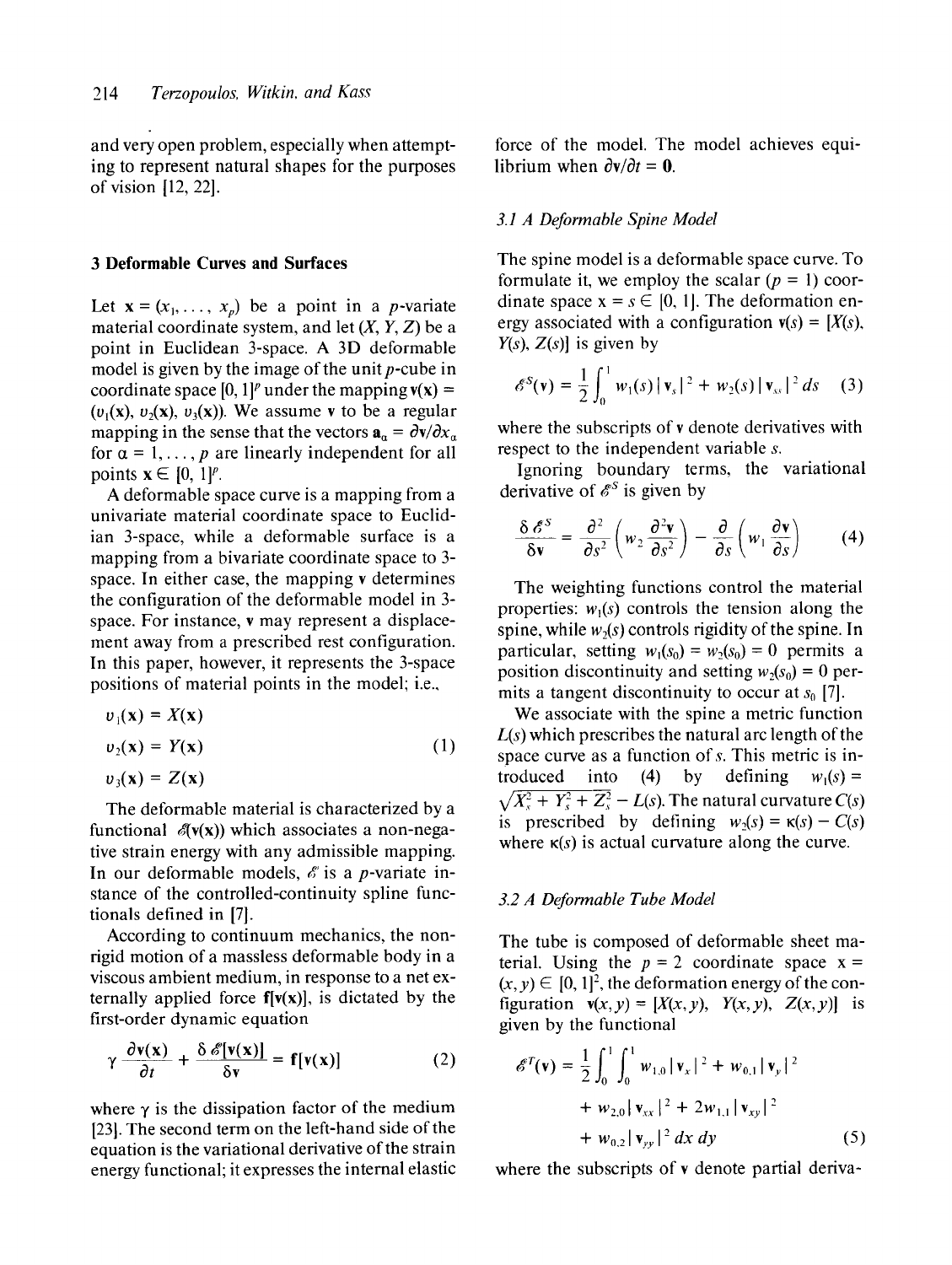tives with respect to the independent variables  $x$ and y.

Ignoring boundary terms, the variational derivative of  $\mathscr{E}^T$  is given by

$$
\frac{\delta \mathscr{E}^T}{\delta \mathbf{v}} = \frac{\partial^2}{\partial x^2} \left( w_{2,0} \frac{\partial^2 \mathbf{v}}{\partial x^2} \right) + 2 \frac{\partial^2}{\partial x \partial y} \left( w_{1,1} \frac{\partial^2 \mathbf{v}}{\partial x \partial y} \right) \n+ \frac{\partial^2}{\partial s^2} \left( w_{0,2} \frac{\partial^2 \mathbf{v}}{\partial y^2} \right) \n- \frac{\partial}{\partial x} \left( w_{1,0} \frac{\partial \mathbf{v}}{\partial x} \right) - \frac{\partial}{\partial y} \left( w_{0,1} \frac{\partial \mathbf{v}}{\partial y} \right)
$$
\n(6)

The natural metric of the sheet along each material coordinate curve is introduced into (6) by defining  $w_{1,0}(x, y) = \sqrt{X_x^2 + Y_x^2 + Z_x^2} - L_{1,0}(x, y)$ and  $w_{0,1}(x, y) = \sqrt{X_y^2 + Y_y^2 + Z_y^2} - L_{0,1}(x, y)$ . Analogous expressions for  $w_{20}(x, y)$ ,  $w_{11}(x, y)$ , and  $w_{0,2}(x, y)$  determine the sheet's natural curvatures, and discontinuities are inserted as described above (see [7] for details).

The tube is formed by prescribing boundary conditions on two opposite edges of the sheet that "seam" these edges together. We choose to seam the edge  $x = 0$  to the edge  $x = 1$ , letting y span the length of the tube. The required periodic boundary conditions are

$$
\mathbf{v}(0, y) = \mathbf{v}(1, y), \qquad \mathbf{v}_x(0, y) = \mathbf{v}_x(1, y) \tag{7}
$$

#### **4 The Symmetry-Seeking Model**

We introduce three forces of interaction between the tube and the spine: The first force coerces the spine into axial position within the shell, the second predisposes the tube to radial symmetry around the spine, and the third controls expansion or contraction of the tube around the spine.

To couple the two components, we first identify  $y \equiv s$ , bringing into correspondence the spine coordinate with the coordinate along the length of the tube (see figure 2). We then distinguish the configuration vector function of the spine  $\mathbf{v}^{S}(s)$ from that of the tube  $\mathbf{v}^T(x, s)$  with superscripts S and T.

We define  $\bar{\mathbf{v}}^{T}(s) = l(s)^{-1} \int_{0}^{1} \mathbf{v}^{T}(x, s) |\mathbf{v}_{s}^{T}(x, s)| dx$ to be the centroid of the coordinate curve  $(s =$ 

to be the centroid of the coordinate curve  $(s =$ constant) circling the tube, whose length is given by  $l(s) = \int_0^1 |\mathbf{v}_x^T(x, s)| dx$ . We also define the tube's radial vector function with respect to the spine as  $\mathbf{r}(x,s) = \mathbf{v}^T(x,s) - \mathbf{v}^S(s)$ , the unit radial vector function  $\hat{\mathbf{r}}(x, s) = \mathbf{r}(x, s)/|\mathbf{r}(x, s)|$ , and  $\overline{r}(s) = l(s)^{-1}$  $\int_0^1 |\mathbf{r}(x, s)| \mathbf{v}_x^T(x, s)| dx$ , the mean radius of the coordinate curve  $s = constant$ .

The spine is coerced into an axial position within the tube by introducing the following forces on the spine and tube respectively:

$$
\mathbf{f}_a^S(s) = a(s)[\overline{\mathbf{v}}^T(s) - \mathbf{v}^S(s)]
$$
  
\n
$$
\mathbf{f}_a^T(x, s) = -a(s)l(s)^{-1}[\overline{\mathbf{v}}^T(s) - \mathbf{v}^S(s)]
$$
\n(8)

where  $a(s)$  controls the strength of the force.

To encourage the tube to be radially symmetric around the spine, we introduce the following force on the tube:

$$
\mathbf{f}_b^T(x,s) = b(s)(\overline{r}(s) - |\mathbf{r}(x,s)|)\hat{\mathbf{r}}(x,s) \tag{9}
$$

where  $b(s)$  controls the strength of the force.

Finally, it is useful to provide control over expansion and contraction of the tube around the spine. This is accomplished by introducing the force

$$
\mathbf{f}_c^T(x,s) = c(s)\hat{\mathbf{r}}(x,s) \tag{10}
$$

where  $c(s)$  controls the strength of the force. The tube will inflate wherever  $c > 0$  and deflate wherever  $c < 0$ . In particular, the two open ends of the tube can be cinched shut by assigning large



*Fig. 2.* The parameterization of the 3D model.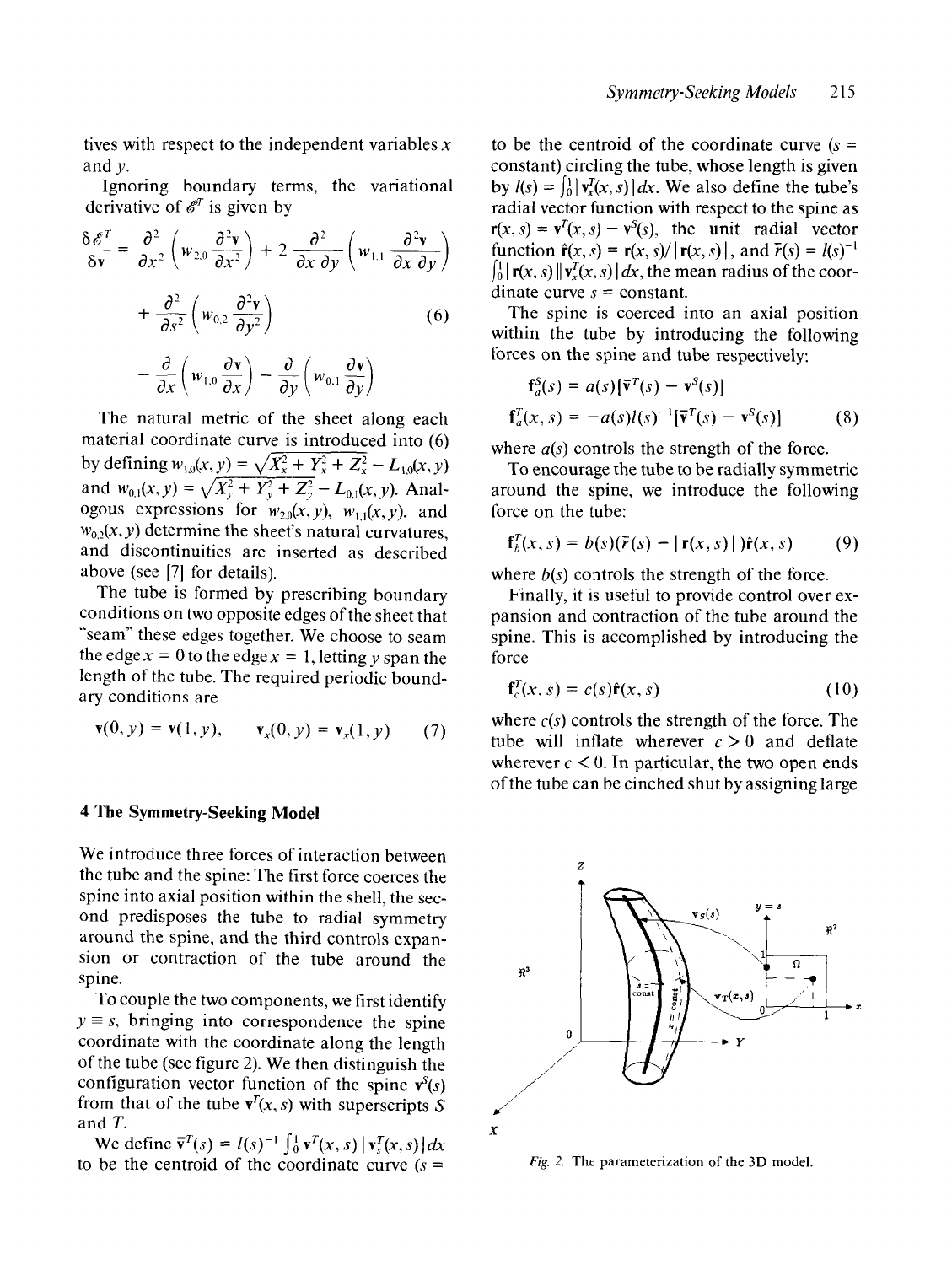negative values to  $c(0)$  and  $c(1)$ , thereby creating a sausage-like surface.

Summing the above coupling forces into the dynamic equations (2) associated with the spine and tube, we obtain the following coupled dynamic system describing the motion of the symmetry-seeking model:

$$
\gamma \frac{\partial \mathbf{v}^S}{\partial t} + \frac{\delta \mathscr{E}^S}{\delta \mathbf{v}^S} = \frac{\partial P^S}{\partial \mathbf{v}^S} + \mathbf{f}_a^S
$$
  

$$
\gamma \frac{\partial \mathbf{v}^T}{\partial t} + \frac{\delta \mathscr{E}^T}{\delta \mathbf{v}^T} = \frac{\partial P^T}{\partial \mathbf{v}^T} + \mathbf{f}_a^T + \mathbf{f}_b^T + \mathbf{f}_c^T
$$
 (11)

The elasticity terms on the left-hand side of these coupled equations are given by (4) and (6) (with  $y \equiv s$  in the latter), and  $P^s$  and  $P^r$  are generalized potential functions associated with the external image-based forces applied to the spine and tube respectively.

#### **5 Image Potentials**

Given the image  $I(\eta, \xi)$  of an object, our reconstruction approach applies image-based forces that deform the symmetry-seeking model to make its shape consistent with the object's silhouette (occluding contour) in the image. We formulate a force field of attraction towards significant image intensity gradients which, by assumption, characterize occluding contours in our restricted domain. The limb (occluding boundary) of the deformable tube is made sensitive to this force field. Although this simple force field which acts parallel to the image plane is our first attempt at illustrating the feasibility of our approach, we show in the next section that it nonetheless yields interesting results.

The coupling between the force field and the tube is through the external generalized potential function  $P^T$ . We define

$$
P^{T}[v^{T}(x, s)] = \psi(x, s) | \nabla \{G_{\sigma} * I(\Pi[v^{T}(x, s)]\})|
$$
\n(12)

which imparts on the tube boundary an affinity for steep image intensity changes. Here,  $G_{\sigma} * I$ denotes the image convolved with a (Gaussian) smoothing filter whose characteristic width is O.

The operation  $\Pi[\mathbf{v}^T(x, s)]$  denotes a projection of the material point 3-space coordinates  $[X(x, s)]$ ,  $Y(x, s), Z(x, s)$  into the image plane  $(n, \xi)$ . While a perspective projection is generally appropriate, we have obtained satisfactory results in the examples considered below using an orthographic projection  $\Pi(X, Y, Z) \rightarrow (\eta, \xi)$ :  $(\eta, \xi) = (X, Y)$ .

The weighting function  $\psi(x, s)$  is nonzero only for material points  $(x, s)$  near occluding boundaries of the tube, which are selected by setting

$$
\psi(x, s) = \begin{cases} 1 - |\mathbf{i} \cdot \mathbf{n}(x, s)| & \text{if } |\mathbf{i} \cdot \mathbf{n}(x, s)| < t \\ 0, & \text{otherwise} \end{cases} \tag{13}
$$

where  $n(x, s)$  is the unit normal of the tube at  $(x, s)$ , i is the unit normal to the image plane, and t is a small threshold (nominally 0.05).

The spine of the model may be projected into the image in a similar fashion, where it can be subjected through  $P^s$  to its own set of forces, but our experiments did not exercise this feature.

# **6 Implementation and Results**

To solve the reconstruction problem, we numerically simulate the nonlinear, first-order dynamic system (11) to equilibrium:  $\mathbf{u}^{s}$ ,  $\mathbf{u}^{r}$  such that  $\partial \mathbf{u}^{s}$ /  $\partial t = 0 = \partial u^T / \partial t$ . The dynamic system is discretized using standard numerical methods [24]. Finite difference techniques are used to discretize the time derivatives and the variational derivatives  $\delta \mathcal{E}^{\mathcal{S}}[\mathbf{v}^S(s)]/\delta \mathbf{v}^S$  and  $\delta \mathcal{E}^T[\mathbf{v}^T(x, s)]/\delta \mathbf{v}^T$  (see [1] and [25]). Finite differences and numerical integration are used to compute the internal coupling forces. The image force  $\partial P^{T}[v^{T}(x, s)]/\partial v^{T}$  is computed numerically in the image domain  $(\eta, \xi)$ using bilinear interpolation and first-order central differences.

We have employed successfully both an explicit Euler time-integration scheme and an analogue to successive-overrelaxation to solve the discrete-time equations to equilibrium. These iterative solution methods require only local operations, and the former is a parallel scheme. We have observed a significantly greater range of stability with an implicit Euler time-integration scheme in conjunction with direct solution methods [26]. We have also had success with the alternating direction implicit method, a hybrid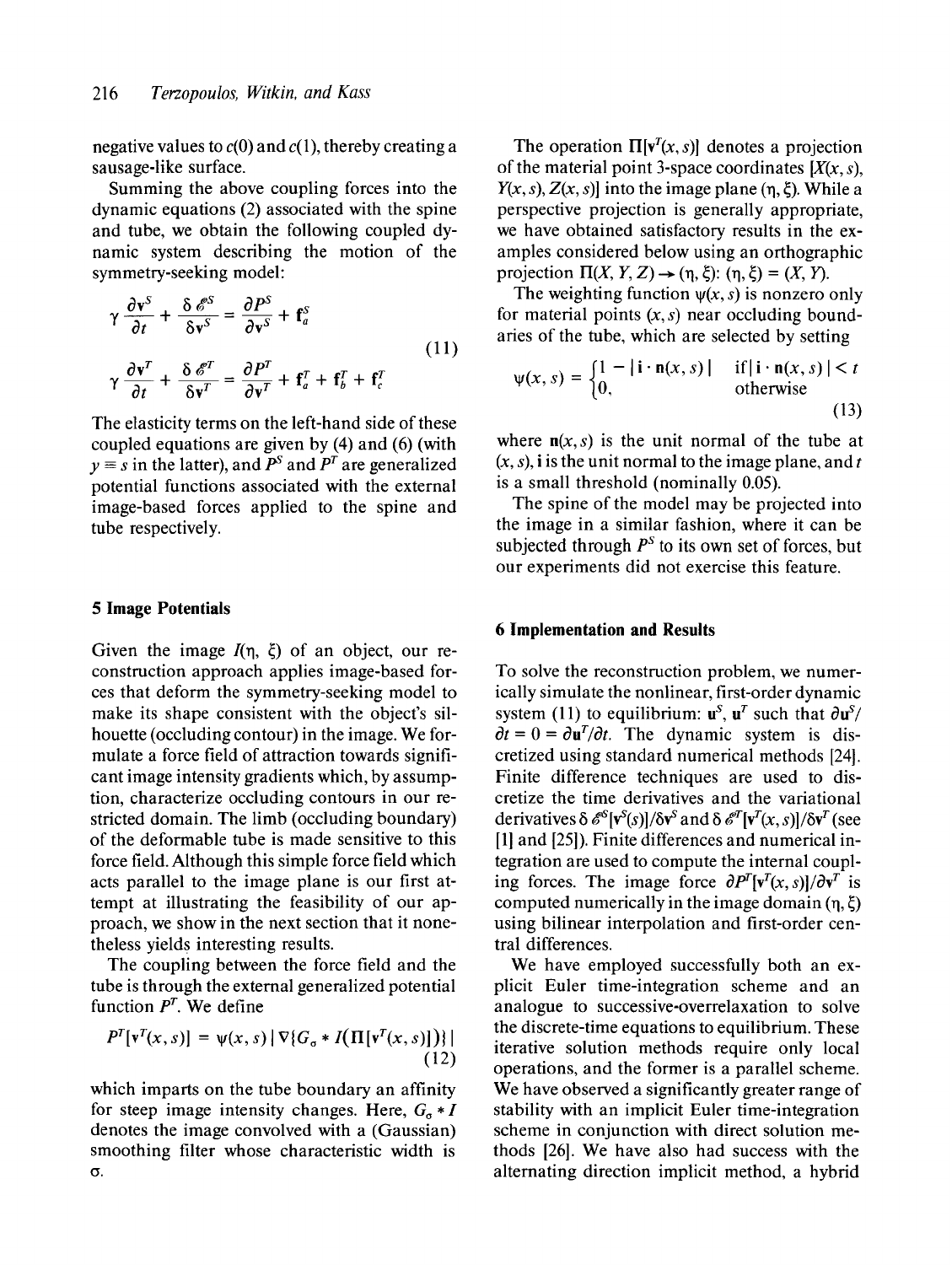technique that combines some of the benefits of direct and iterative schemes.

Our first example of constructing a 3D model involves the squash image shown in figure l(a). Figure 3 shows several frames from an animation sequence of the reconstruction process, followed by a rigid rotation of the resulting 3D model in space. The 3D model is rendered as a shaded space.

The second example involves the reconstruction of two quasi-symmetric objects, a pear and a potato, from a single image. Figure 4(a) shows the grey-level image of the still life scene. Figure 4(b) shows the initial model configuration, manually specified by the user. As shown in figure 4(c, d),

our present techniques allow us to reconstruct complete 3D models of the objects. By virtue of the symmetry-seeking constraints intrinsic to the model, the invisible portions of surfaces have been smoothly extrapolated from portions in view. Figure 5 compares the 3D model reconstruction with a 2.5D visible-surface reconstruction of the still life scene. The 2.5D reconstruction of the stereo images shown was carried out using a stereo algorithm developed in an earlier paper [25].

Notice that the potato partially occludes the pear in the image. The results demonstrate that our approach can accommodate partially occluded objects (incomplete boundaries). To han-



*Fig. 3.* Reconstruction of a squash. (a) Squash image. Selected frames from an animation sequence are shown: (b) Initial state of the 3D model. (c) Intermediate shape during reconstruction. (d) Final reconstructed model. (e, f) Model rotating rigidly in space. The 3D model is rendered as a shaded shell.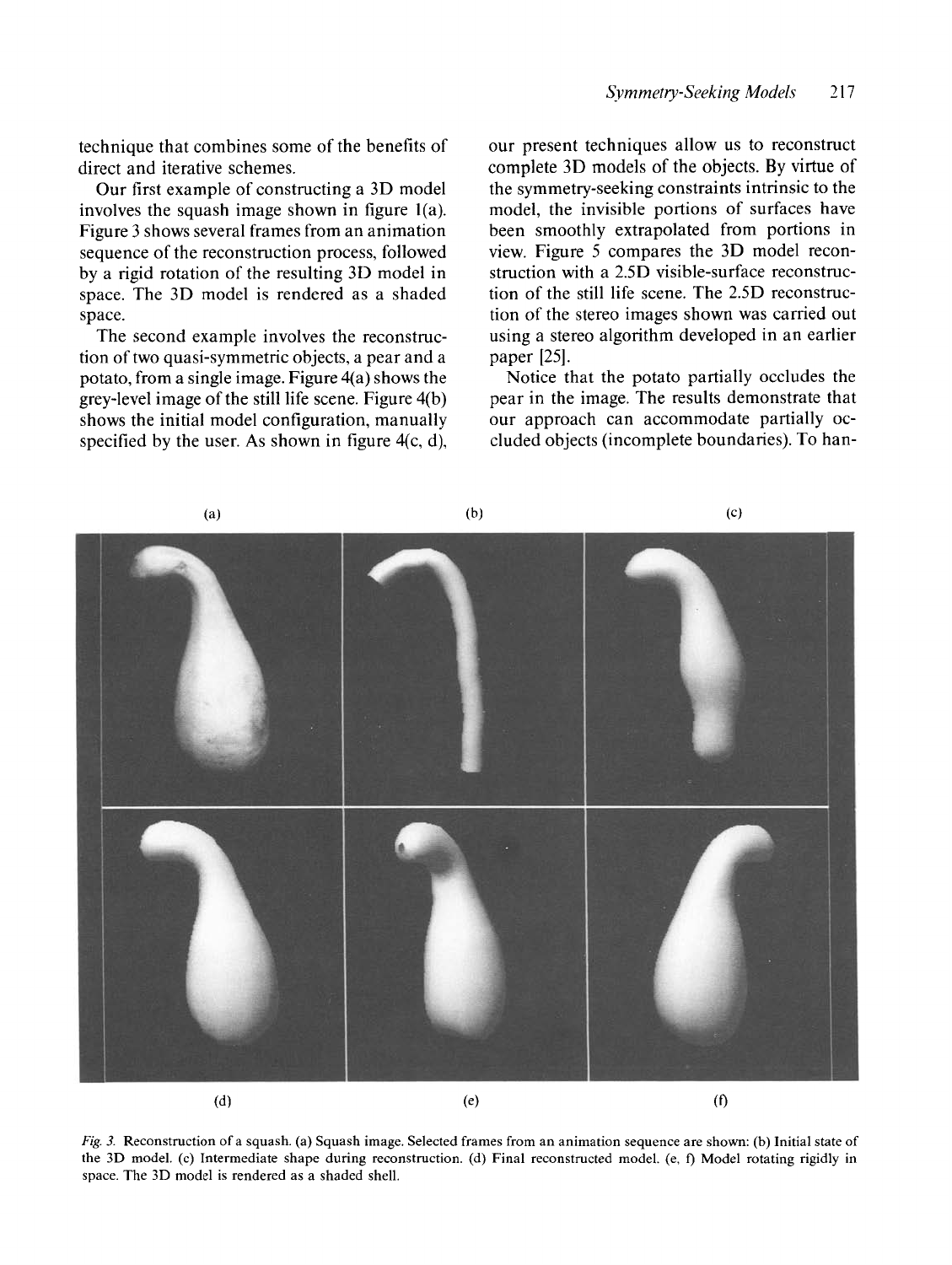

*Fig. 4.* Reconstruction of a still-life scene with symmetry-seeking deformable models. (a) Image of the scene. (b) Initial, userspecified configurations of the 3D models. Two graphically rendered views of the reconstructed still life: (c) frontal view of the 3D models; (d) side view.

dle occlusions, we inhibit the image forces from acting on the partially occluded model wherever its projection onto the image plane happens to be obscured by the projection of an occluding model. We use a 3D ray-casting technique in conjunction with the projection operation  $\Pi$  in (12) in order to determine those portions of models that are occluded by other models and must therefore be inhibited. The ray-casting operation requires knowledge of the relative depth ordering of the objects. Since our current reconstruction process is driven by only a single monocular image, this information is not available directly (but see [27]). The user presently specifies the

relative depth ordering; however, local depth ordering information can be obtained through automatic means [28].

It is our experience that the user need not initialize the spine (or shell) of the model with any great accuracy. Typically, the user draws a rough medial axis running more or less the length of the object of interest in the image. From such an initial configuration, the reconstruction process can successfully make the necessary adjustments to the spine and shell. It may be possible to automatically instantiate a reasonable spine by applying medial axis [15] or smoothed local symmetry [5] algorithms to the image.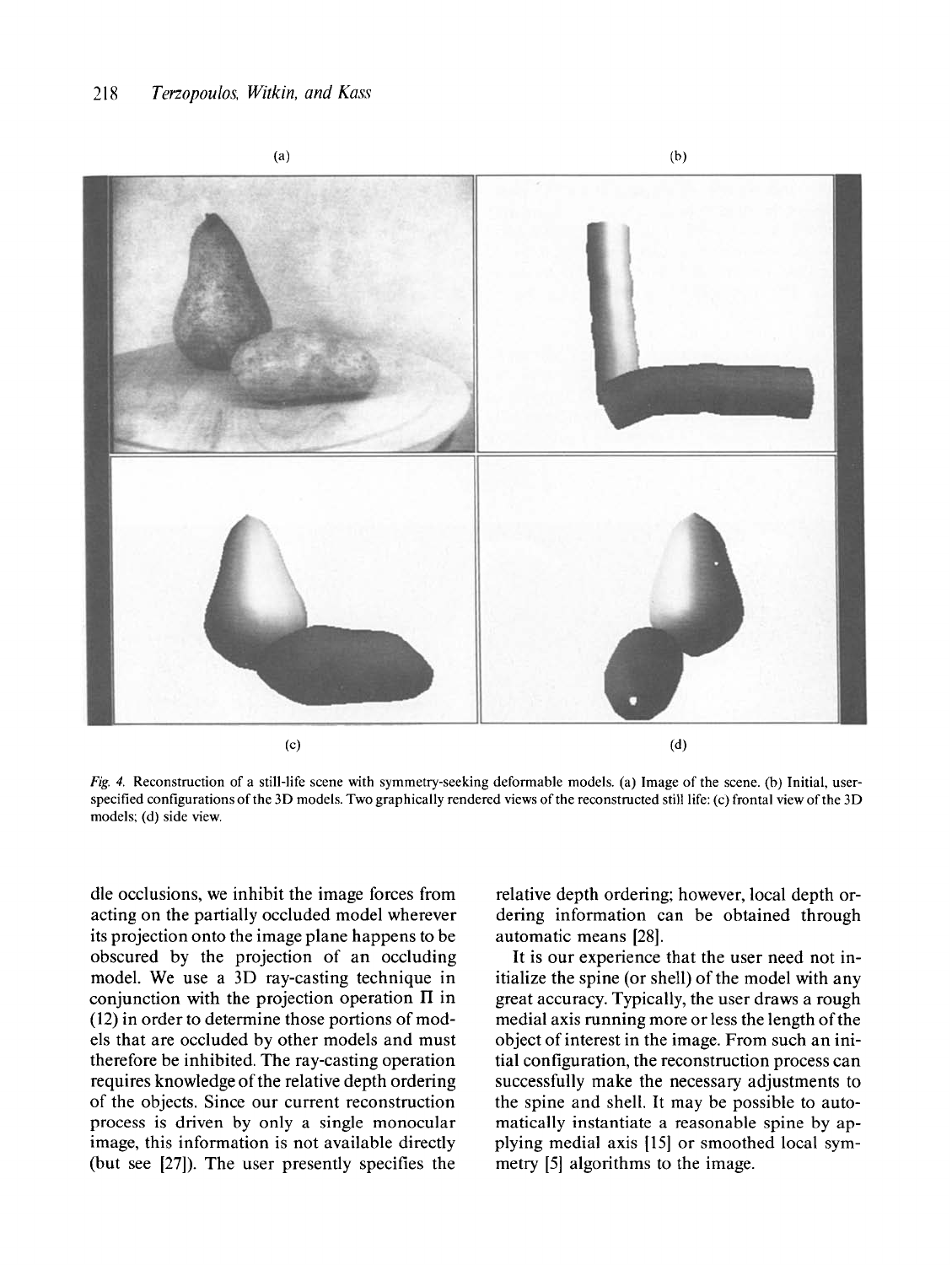

*Fig. 5.* Comparison of the 3D model reconstruction with a 2.5D visible-surface reconstruction of the still life scene. (a, b) Stereo images of scene. (c) 2.5D recontruction using stereo matching techniques (from [25]). (d) 3D model reconstruction.

#### **7 Extensions**

The symmetry-seeking model developed in this paper has been designed to represent elongated objects that possess quasi-axial symmetry, and test objects have therefore been chosen appropriately. By introducing other internal forces into the model, however, preferences can be induced not only for the axial symmetries studied here, but for any sort of regularity, such as spherical or mirror symmetry. Furthermore, it appears possible to incorporate a weighted combination of forces associated with multiple symmetry states into a single deformable model. An interesting goal would be to have the *multisymmetric deformable*  *model* autonomously "infer" the symmetry state most appropriate for an unknown object under consideration, possibly by computing the solution to an optimization problem in the weightparameter space.

One of the most important virtues of the deformable models developed in this paper is the possibility of using their underlying variational formulations to integrate multiple sources of visual information [29]. Physically, each information source makes a contribution to the net force field acting on the model. Information derived from higher-level sources--attentional mechanisms, top-down knowledge-based inference processes, a human operator, etc.--can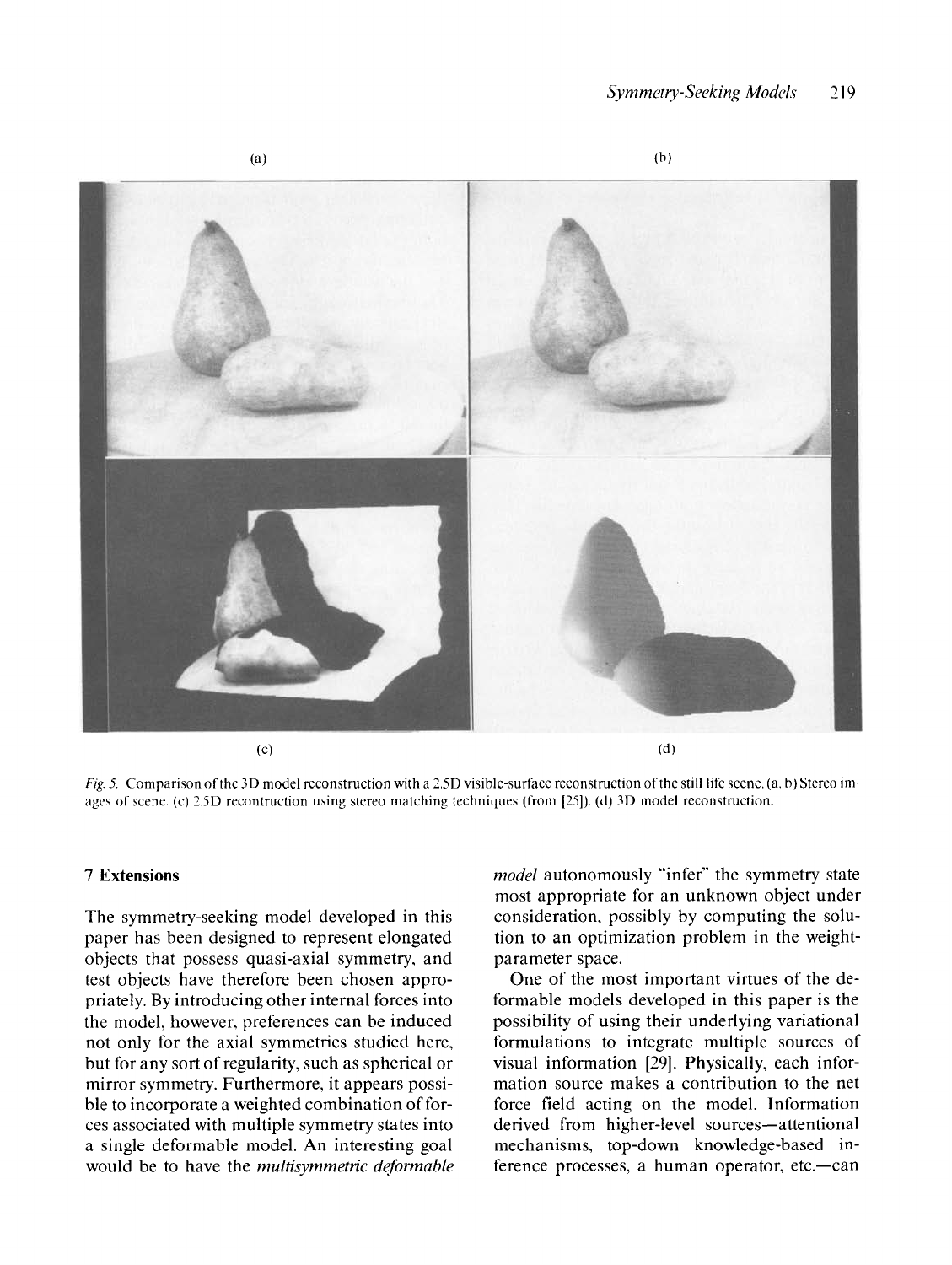be used to instantiate the model and to guide the reconstruction process. The same is true regarding low-level information computed over multiple scales.

The model can exploit multiscale information to autonomously avoid grossly suboptimal fixed points of (11) that may hinder reconstruction. In our present technique, suboptimal equilibria usually arise from significant intensity gradient fluctuations that can intervene between the initial configuration of the shell and the silhouette of the object (e.g., due to surface markings; however, the internal expansion forces routinely drive the model over nominal intensity fluctuations arising from subdued surface texture). The reconstruction process may be guided away from undesirable fixed points using the scalespace continuation technique developed in [25]. To apply this technique, the external potential function given in equation (12) is interpreted as defining an *embedding,* where the characteristic width  $\sigma$  of the Gaussian filter  $G_{\sigma}$  serves as a continuous scale parameter for a parameterized family of dynamic equations (11). The continuation method yields an extended dynamic system governed by these parameterized equations coupled to an additional equation governing the evolution of  $\sigma$ . This deterministic system finds a good fixed point of (11) at a coarse scale (large  $\sigma$ ), then tracks it continuously to a fine scale (small  $\sigma$ ), avoiding suboptimal fixed points along the way.

As our examples show, 3D deformable models can be reconstructed directly from an image using meagre quantities of information. Although the computation of intervening "intrinsic image" or 2.5D surface representations may not be strictly necessary [30], there is no reason why the deformable model cannot beneficially assimilate quantitative or qualitative information from these types of representations. Similarly, stereo, motion, shading, and texture information may be integrated into a richly redundant force field which would sufficiently constrain the model over a more general class of reconstruction problem than the one considered here.

We have recently integrated stereo and motion information into the symmetry-seeking model [27]. The 3D model undergoes nonrigid motion in space, subject to forces emanating from dynamic stereoscopic images. The stereo forces move model boundary points laterally and in depth such that their binocular projections are consistent with the evolving object silhouettes in both the left and fight images. We have demonstrated this approach by reconstructing the shape and the nonrigid motion of a 3D natural object. The explicit depth information extracted from the stereo force enables the model to reconstruct objects whose axes may be oriented obliquely with respect to the image plane. This depth information is also employed to determine interobject occlusion for the ray-casting operation mentioned in the previous section.

When mass distributions are added to our formulations, deformable models inherit realistic second-order dynamics [26]. These models not only appear promising for reconstructing free-form natural objects undergoing nonrigid motion, but they also offer a powerful approach to creating realistic graphical animation of simulated objects possessing such properties [31]. The purely geometric models in common use offer no such possibilities.

#### **Acknowledgments**

We would like to thank John Platt for amusing discussions and for contributing to our ideas and Kurt Fleischer for helping to render the figures.

# **References**

- 1. D. Terzopoulos, "Multilevel computational processes for visual surface reconstruction," COMPUTER VISION, GRAPHICS, AND IMAGE PROCESSING, vol. 24, pp. 52-96, 1983.
- 2. T.O. Binford, "'Visual perception by a computer," Presented at the IEEE CONF. ON SYSTEMS AND CON-TROL, Miami, Fla., 1971.
- 3. A. Barr, "Superquadrics and angle-preserving transformations," IEEE COMPUTER GRAPHICS AND AP-PLICATIONS, vol. 18, pp. 21-30, 1981.
- 4. A.P. Pentland, "Parts: Structured descriptions of shape," in PROC. NAT. CONF. ARTIF. INTEL., AAAI-86, Philadelphia, Pa., 1986, pp. 695-701.
- 5. J.M. Brady and H. Asada, "'Smoothed local symmetries and their implementation," INT. J. ROBOTICS RES., vol. 3, pp. 33-61, 1984.
- 6. A. Witkin, M. Kass, D. Terzopoulos, and A. Barr, "Linking perception and graphics: Modeling with dynamic constraints," in IMAGES AND UNDERSTANDING, H.